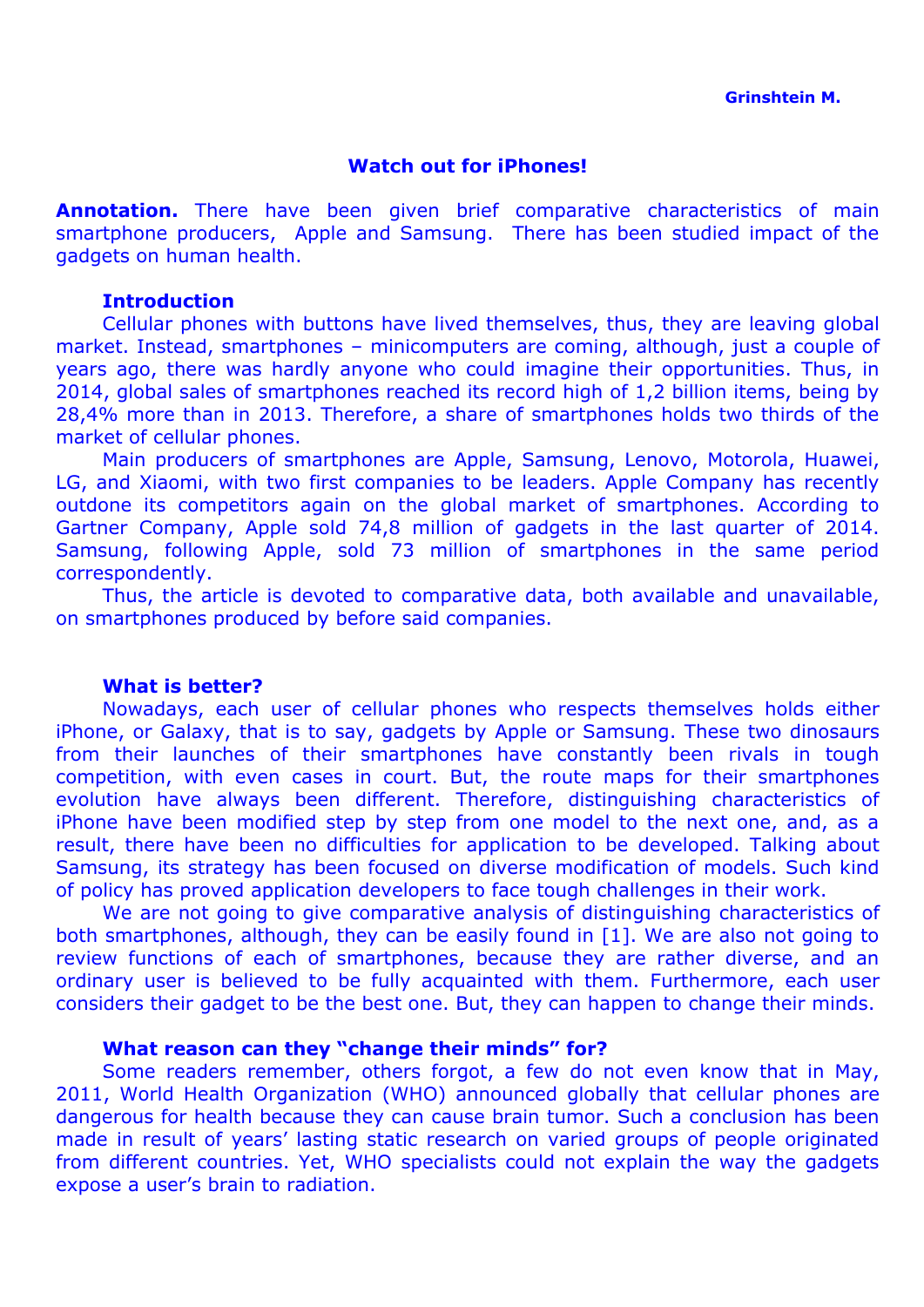There are several studies carried out by us that explain interaction between cellular phones' radiation and a human, and identify reasons that cause brain tumor. The reader can find the articles devoted to outcome of the study [2, 3]. Nevertheless, I presume that WHO specialists have not noticed that cellular phones of the latest generation, i.e., smartphones, have appeared on the market. As we mentioned above, the gadgets are actually minicomputers and scarcely have something in common with button cellular phones. We cannot claim that there are no research on smartphones' radiation and their effect on human health. There appear to be several research findings in media that are based on criteria applied in assessment of effect of button cellular phones' electromagnetic radiation on human brain [4]. Since smartphones' electromagnetic radiation spectrum is proved to be much wider than button cellular phones', we can state with reasonable assurance that smartphones' effect on human health is not limited by human brain heating.

Dealing with human ecology, in particular with study on effects of various types of radiation on human health, we conducted a piece of research on two smartphones – iPhone and Galaxy, with the findings to seem fascinating.

Taking into consideration the fact that these smartphones are produced on the basis of varied operating systems, we have a priori reason to presume that weak electromagnetic radiation spectrum is different. As we have found out, the spectrum of the gadgets produced by Apple cover the full radio spectrum from 10 kHz to 300 GHz. Meanwhile, the spectrum of the gadgets produced by Samsung cover the full radio spectrum from 1 MHz to 10 GHz. Moreover, both smartphones emit radiation not only when they are turned on, but also when they are turned off.

But, the main distinguishing characteristic of iPhone is that its electromagnetic radiation spectrum is negative, in contrast, Galaxy's spectrum is positive. We can presume that it can be explained by constructive features of each gadget, in particular, by various operating systems, to be more specific, iOS in iPhone, and android in Galaxy.

We remind our readers that in [2] we showed that any weak electromagnetic radiation is characterized by concomitant abnormal radiation of non-electromagnetic nature. The radiation is adequate for information wave radiation emitted by any biological object, with a human to be not an exception. Weak positive electromagnetic radiation is accompanied by positive information wave radiation, yet weak negative electromagnetic radiation is accompanied by negative information wave radiation. Thus, a reader can come to an obvious conclusion themselves that Samsung Galaxy gadgets possess curing features, although iPhones from Apple are harmful for their users.

It is necessary to notice that all said above about smartphones from Samsung correspond to smartphones from other producers that use android operating system. Furthermore, radiation intensity of both smartphones is much higher than radiation emitted by outdated cellular phones, thus affecting a human health.

I do not want to threaten users of iPhones, but it reasonable to remind a saying: "Warned means equipped". I hope that in 3-4 years no disaster will happen, but in 5- 10 years….

Contactless diagnostics of ten of my friends who use iPhone shows that they all have similar pathology in the same organs. Thus, males suffer from spermatogenesis, prostatitis, leukaemia in initial phase, hepatitis C, esophageal cancer, pathology of prosencephalon, medulla oblongata, and diencephalon, pathology of nuclei rubric, and substantia nigra, hearing impairment, and visual impairment. Besides the same